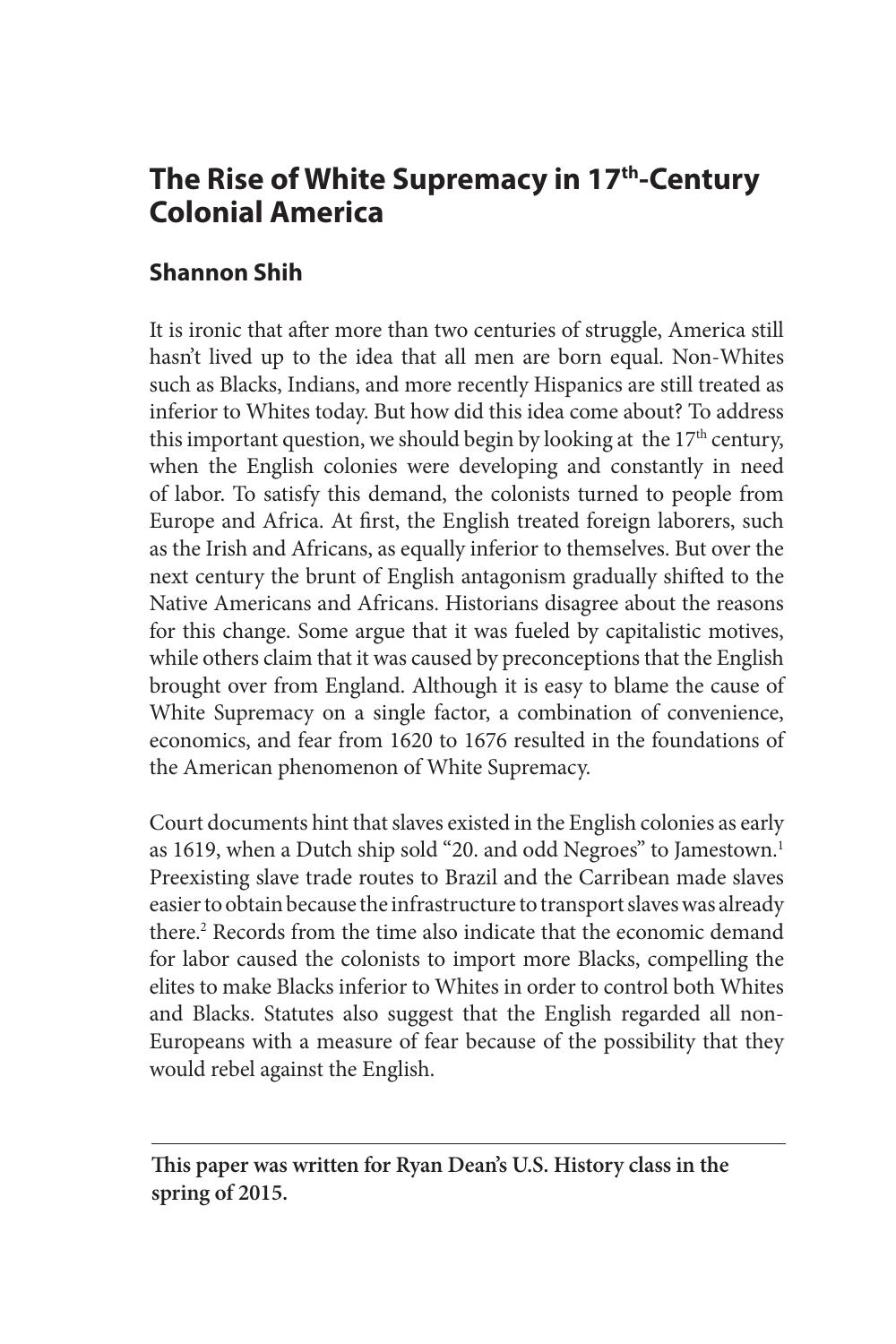However, in order to determine the root cause of White Supremacy, we must examine the circumstances that surrounded it. Almost as soon as the English settled in the New World, they discovered that profitable cash crops such as tobacco grew well there. As a result, the colonists needed more labor to grow enough cash crops to make a profit. To ease this problem, the Virginian legislature implemented the Headright System, which stipulated that anyone, White or Black, who came to the colonies as an indentured servant would receive a 'headright' (about 5 km2 ) of land after they served their term. After their indentured terms ran out, the Europeans were free to buy their own land and start their own plantations. However, this system increased competition between plantation owners, which decreased the amount of profit each plantation owner gained. In addition, many of the later indentured servants received plots of land with poorer soil that produced fewer crops, pushing them to seize more land from the Native Americans. Angered by the encroaching colonists in New England, the Native Americans fought back and severely reduced the colonies' population and economy in 1675, an event that was later called King Phillip's War. Meanwhile in Virginia, a group of dissatisfied former indentured servants and free Blacks led by Nathaniel Bacon rose up against the elite planter class in Jamestown in 1676. As a result, the elite class curbed the number of indentured servants allowed in the colony and began to fear and enslave Blacks and Native Americans.

Over the years, there have been many different conclusions about how these events contributed to the rise of White Supremacy. Nineteenthcentury historians almost universally believed that slavery and racial prejudice were present from the establishment of the colonies. In the 1940s, the issue came into focus when anti-racist sentiments swept the nation in the wake of the atrocities the Nazis committed during World War II, sparking new ideas and theses. In 1949, Wesley F. Craven, a professor at Princeton University, suggested that Whites might have had a "natural distaste" for Blacks.<sup>3</sup> The next year, Oscar and Mary F. Handlin from Harvard University argued instead that the Whites were at first apathetic towards Blacks and Indians, but that slavery developed out of an economic need by the Whites to supplement the labor force.<sup>4</sup> By 1692, Winthrop Jordan, author of the seminal book *White Over Black*, argued that both slavery and prejudice were "equally cause and effect" in the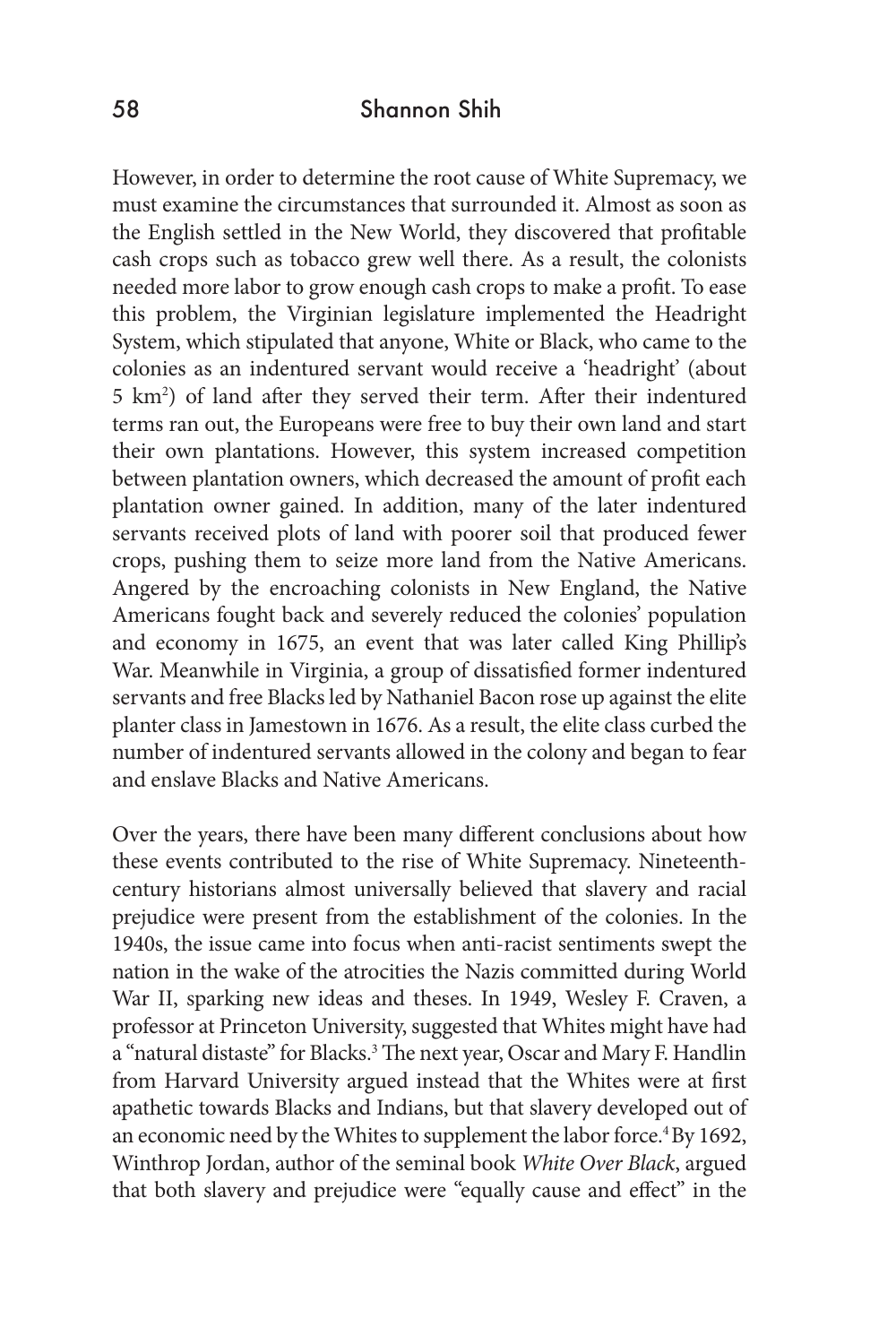process of dehumanizing Blacks, while "economic practicalities shaped the external form of debasement."5 More recently, Robin Blackburn proposed in 1996 that slaveowners utilized slaves because they were more profitable than indentured servants, and used race to justify their practice.6 So how did the conditions in colonial America give rise to White Supremacy? It appears that it was a combination of geographical, psychological, and economic conditions that enabled the colonists to discriminate against Blacks and Native Americans.

One of the major factors that allowed slavery to flourish in the English colonies was the existence of other European colonies in the Americas before 1607, which made slaves a convenient source of labor. This encouraged the colonists to use Blacks as slaves and view them as inferior early in the colonies' history. By the time the English settled in Jamestown in 1607, other European powers such as the Spanish had utilized Africans as slaves for more than a century, indicating that the infrastructure for the transportation of African slaves was already in place.7 This enabled the labor-starved colonies to obtain and use slaves as their primary source of labor very easily, which reinforced their association with inferior status. In fact, the first Africans that came to the English colonies in 1619 were brought over by the Dutch, who originally intended to sell the slaves to New Spain.<sup>8</sup> There is evidence that the English treated the Africans as slaves, or at least differently from other indentured servants, from as early as the 1640s, perhaps because the Dutch sold the Africans as slaves to the English and the English proceeded to use them as such. For example, an inventory compiled in 1643 from Northampton, Virginia valued "Caine the negro, very anncient at" 3000 pounds without listing a serving term, while a presumably White servant named "Nehemia Coventon Aged 12 yeares to serve 8 yeares" was valued at 1000 pounds.<sup>9</sup> The only other Black person listed was a nameless 12-year-old girl valued at 2000 pounds, again without a serving term.<sup>10</sup> Charging twice the price of a young, healthy indentured servant with 8 years left in her term for a Black girl of the same age and charging even more for an old Black man would make no sense if the Black girl and the Black man were indentured servants. The only explanation for this price discrepancy would be if the two Blacks were slaves for life, which would allow their owner to get many more years of labor out of them than an indentured servant. The lack of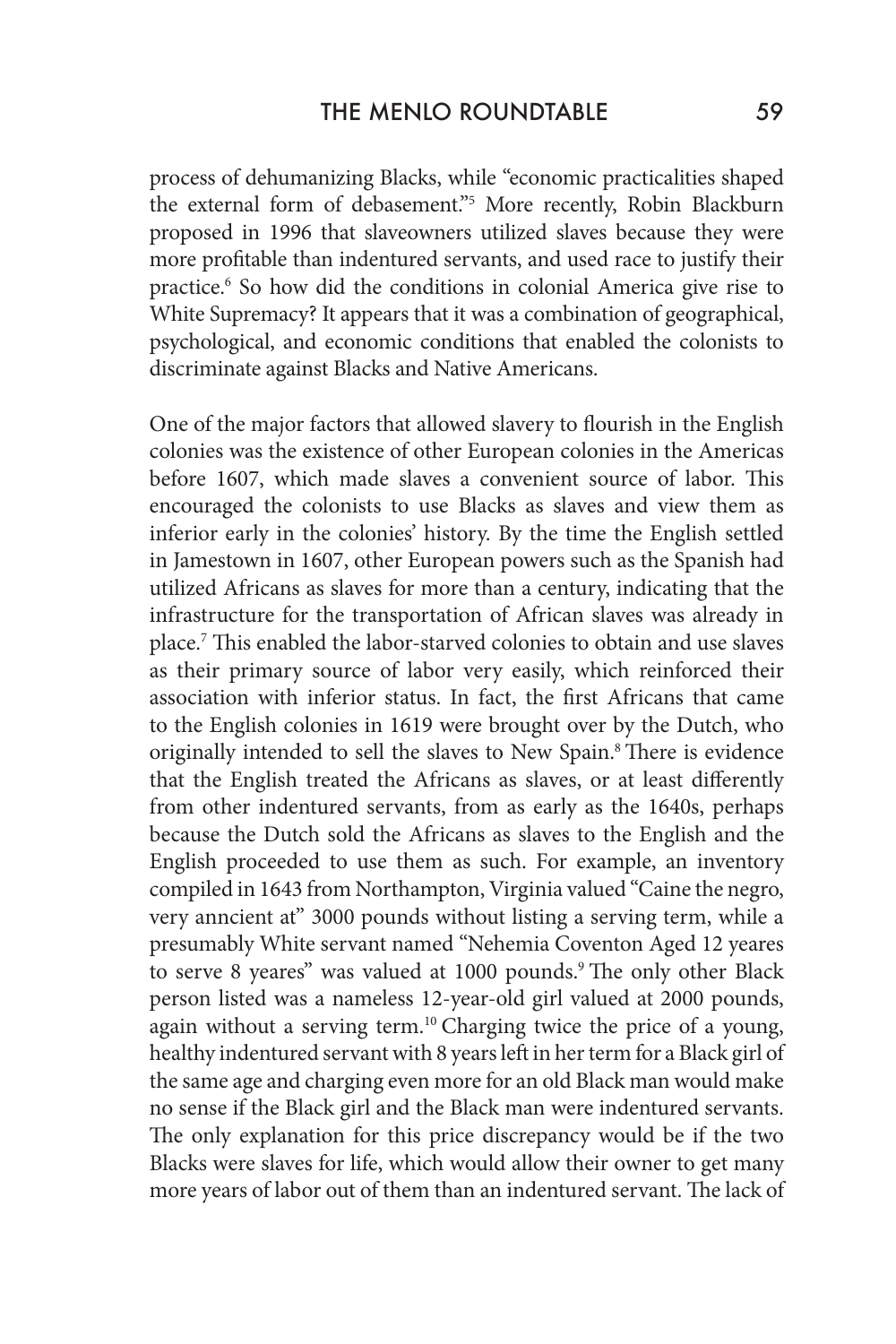serving terms and full names for both Blacks suggests that Blacks were treated differently from other laborers and perhaps even regarded as unequal to the Whites. Furthermore, that this appeared in an inventory suggests that such valuations were probably already standard practice. Indeed, a Rhode Island law written in 1652 explicitly stated that it is a "common course amongst English men to buy negers, to…have them for service or slaves forever."<sup>11</sup> The law then also prohibited slavery "for the preventing of such practices among us," implying the colonists regarded slavery as subhuman and immoral.<sup>12</sup> This shows that the colonies that did allow slavery, such as Virginia, were aware that their actions were denigrating the Blacks, but continued it anyway, indicating that the economic benefit of slavery encouraged the Whites to overlook the degradation of Blacks.

Due to the economic profitability of using slaves to provide labor, the population of Black slaves in the colonies rapidly increased, driving slaveowners to promote the image that Blacks were inferior to the Whites in order to pacify the lower class Whites, who felt threatened by the influx of Black slaves. Over the course of the  $17<sup>th</sup>$  century, the demand for cash crops from the colonies grew steadily. In fact, "by 1670…half of the adult male population in England smoked tobacco daily" and the consumption of tobacco per capita grew 229% from 1620 to 1698.13 This demand caused plantation owners to hire more laborers in order to produce more tobacco, which led to periodic labor shortages that put the problem of labor at the forefront of legislators' minds, as evidenced by the number of laws pertaining to slavery during the time. This indicates that the plantation owners' desire for profit outpaced the infrastructure needed to provide enough indentured servants to satisfy demand, pushing the colonists to turn to the most convenient solution: African slaves.

By definition, slaves had to work for life, which provided on average around thirty years of labor, but an indentured servant would only provide labor for a maximum of around seven years, and the cost of retraining a new indentured servant to replace the old one would also add to the cost of labor. Slaves also "were in no position to claim land or demand wages" and could not "legally desert the planter," making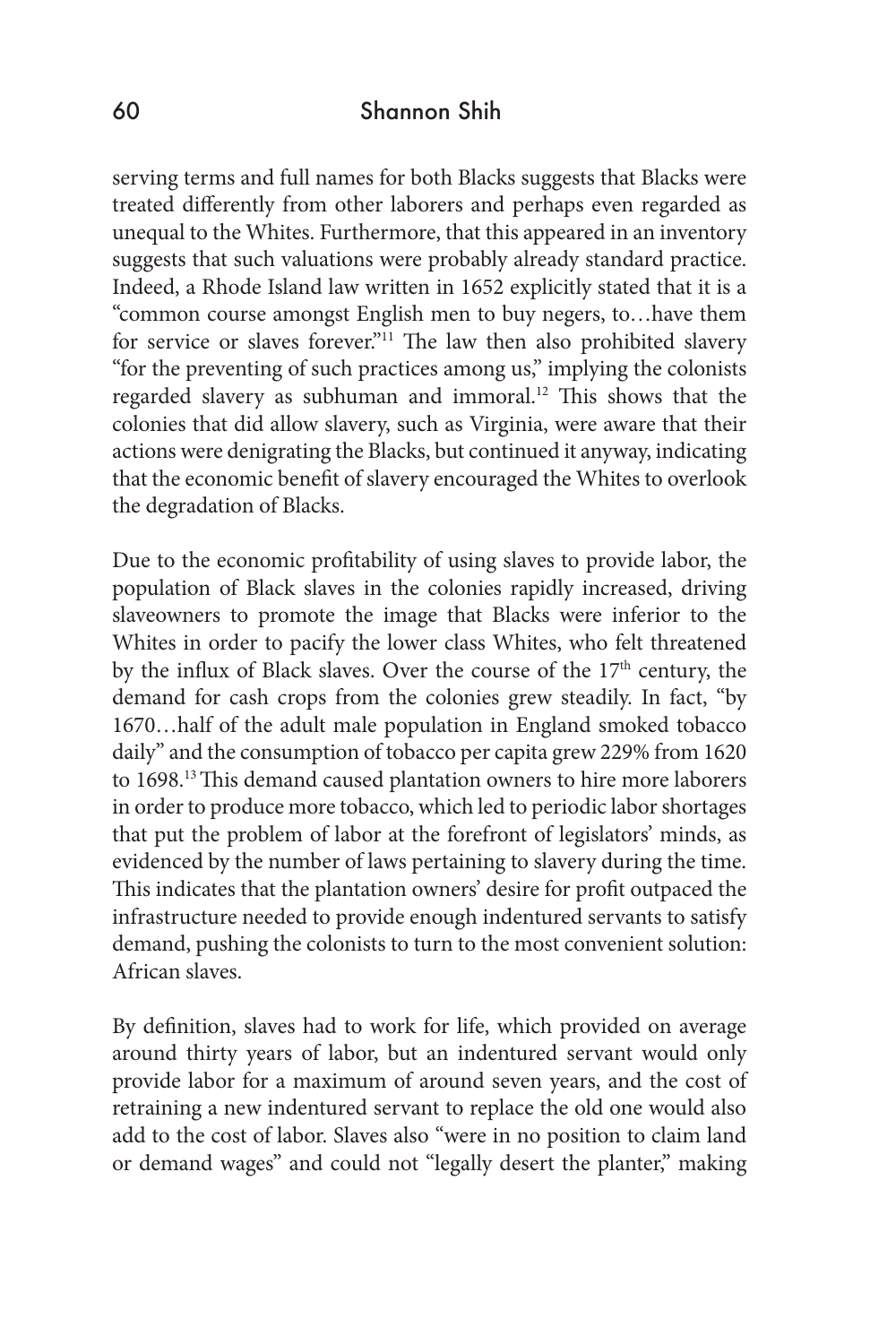slaves much more reliable laborers in a business where "the demand for labour was intense and timing was critical."<sup>14</sup> Furthermore, the Blacks' darker skin made it much easier to find runaway Black slaves within a free White population.<sup>15</sup> The price of a slave also fell between 1650 and 1690 due to increased competition that made slaves more plentiful (see Figure 1), making slaves a more popular option to plantation owners in the New World.16 However, when the population of Blacks rose substantially, many White indentured servants felt threatened by the Blacks.17 In response to those economic and social factors, slaveowners "stimulated a racial fear and solidarity which helped" the slaveowner justify the use of Black slaves because they were "dangerous" and "[rally] the support of white smallholders," who would then have the privilege of being part of the "ruling race" at the same time. This enabled the wealthier slaveowners to control both poor Whites and Blacks by degrading the Blacks, eventually giving rise to White Supremacy.18

Alongside the economic origins of White Supremacy is evidence in the lawbooks. After several destructive conflicts such as Bacon's Rebellion of 1676 and King Phillip's War of 1675, the English grew fearful of Blacks and Native Americans due to the threat that they posed to the colonists and the vast differences in appearance and culture, causing them to limit the freedoms of both groups and thus giving them status as secondclass citizens. From as early as 1640, the colonists limited the legal rights of Blacks by prohibiting them from owning "arms and ammunition," which suggests that the colonists feared armed insurrections from discontented Black slaves and sought to alleviate this fear by denying certain rights from the Blacks.19 Virginia laws also clearly establish the attitudes of the colonists towards Blacks. For instance, an act passed in 1662 required "any christian…[who] committ[ed] ffornication with a negro man or woman…[must] pay double the ffines imposed by the former act," indicating that the legislators viewed Blacks as disgusting and feared racial mixing.<sup>20</sup>

Native Americans, the only other non-White group in the colonies, were not spared discrimination. Before King Phillip's War, Native Americans were virtually equal to any other English colonist. The House of Burgesses in Jamestown decreed that Native Americans could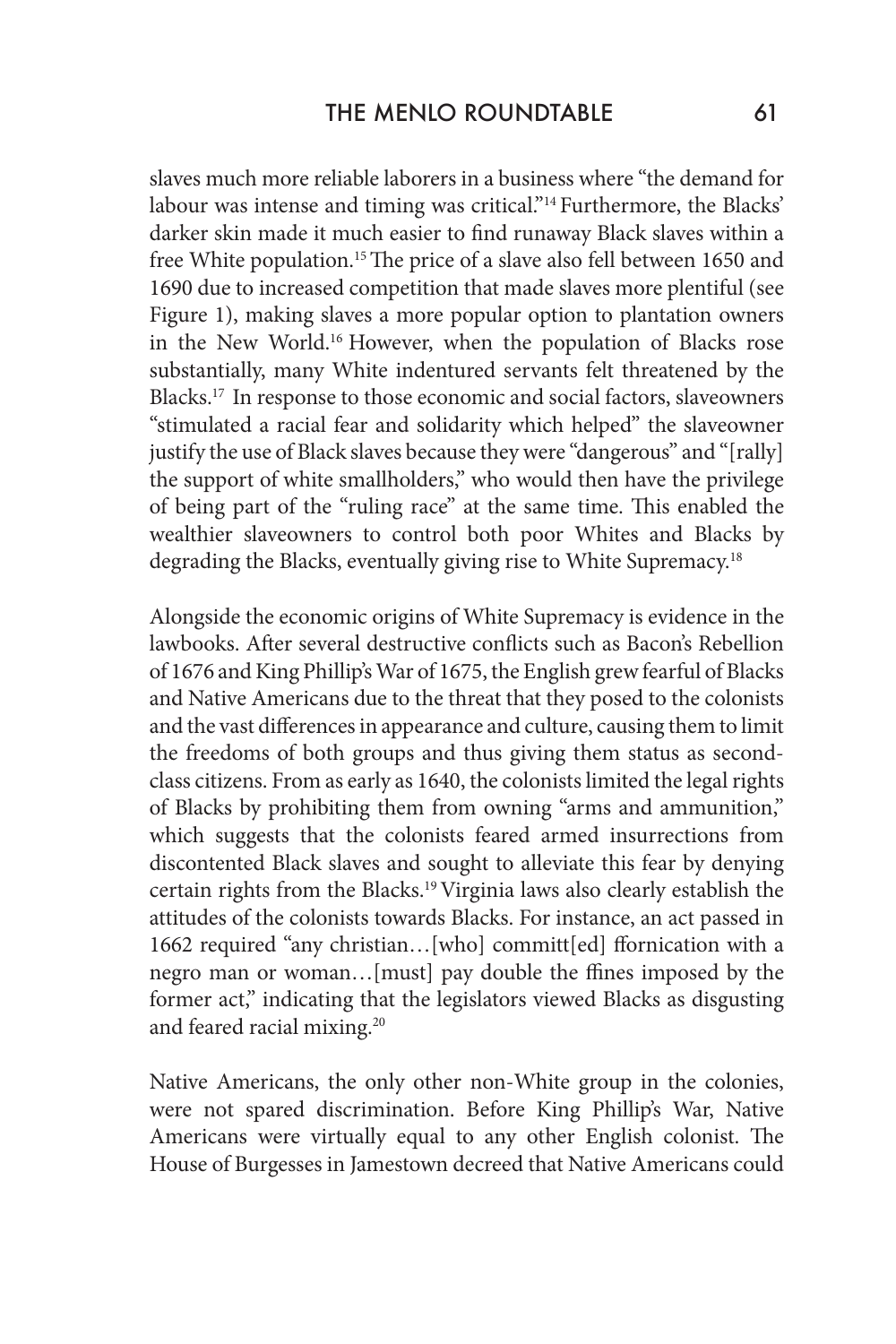not be sold as "slaves nor for any longer than English of the like ages" in 1662.21 After King Phillip's War erupted in 1675, however, the legislators limited the rights of Native Americans. In 1676, they passed an act titled "an act for carrying on a warre against the barbarous Indians," which decreed, "all Indians taken in warr be held and accounted slaves dureing life."22 This reversal of attitudes before and after conflict between Native Americans and Whites clearly illustrates that fear of violence from the Native Americans motivated the colonists to take away privileges from the Native Americans, demoting the entire race to a status below that of Whites.

Perhaps the largest factor that convinced the colonists to change their labor practices was Bacon's Rebellion. This event forced the colonists to reconsider the social impact of their labor on the colony, leading them to denigrate Blacks to the same level as the Native Americans in order to prevent Blacks and White indentured servants from rising up against the elites. Even before the rebellion, there were concerns that "single freemen (whose labor will hardly maintain them) or men in such debt... [will] defect to [the Dutch] in hopes of bettering their condition," indicating that the rich upper class was fearful of rebellion from former indentured servants.23 This thought was further reinforced once the colonists witnessed former indentured servants and Blacks burn down Jamestown together, demonstrating the destruction that discontented lower class colonists could inflict on the colony. Thus, when the British government reestablished control over the colony, the colonists began to look for alternatives to indentured servitude to avoid increasing the population of dissatisfied former indentured servants. As a result, they began discriminating more based on race in order to control the poor, thus preventing the Blacks and Whites from uniting by making Blacks inferior to Whites.<sup>24</sup> Records show that the number of servants in the Chesapeake colonies declined sharply after 1680, while the African population grew exponentially, surpassing the servant population after 1680 (see Figure 2). This shows that the slaveowners were beginning to replace their indentured laborers with slaves.<sup>25</sup> This movement towards slavery clearly shows that the slaveowners were looking for alternatives to indentured servants, accelerating the dehumanization of Blacks in the colonies through enslavement.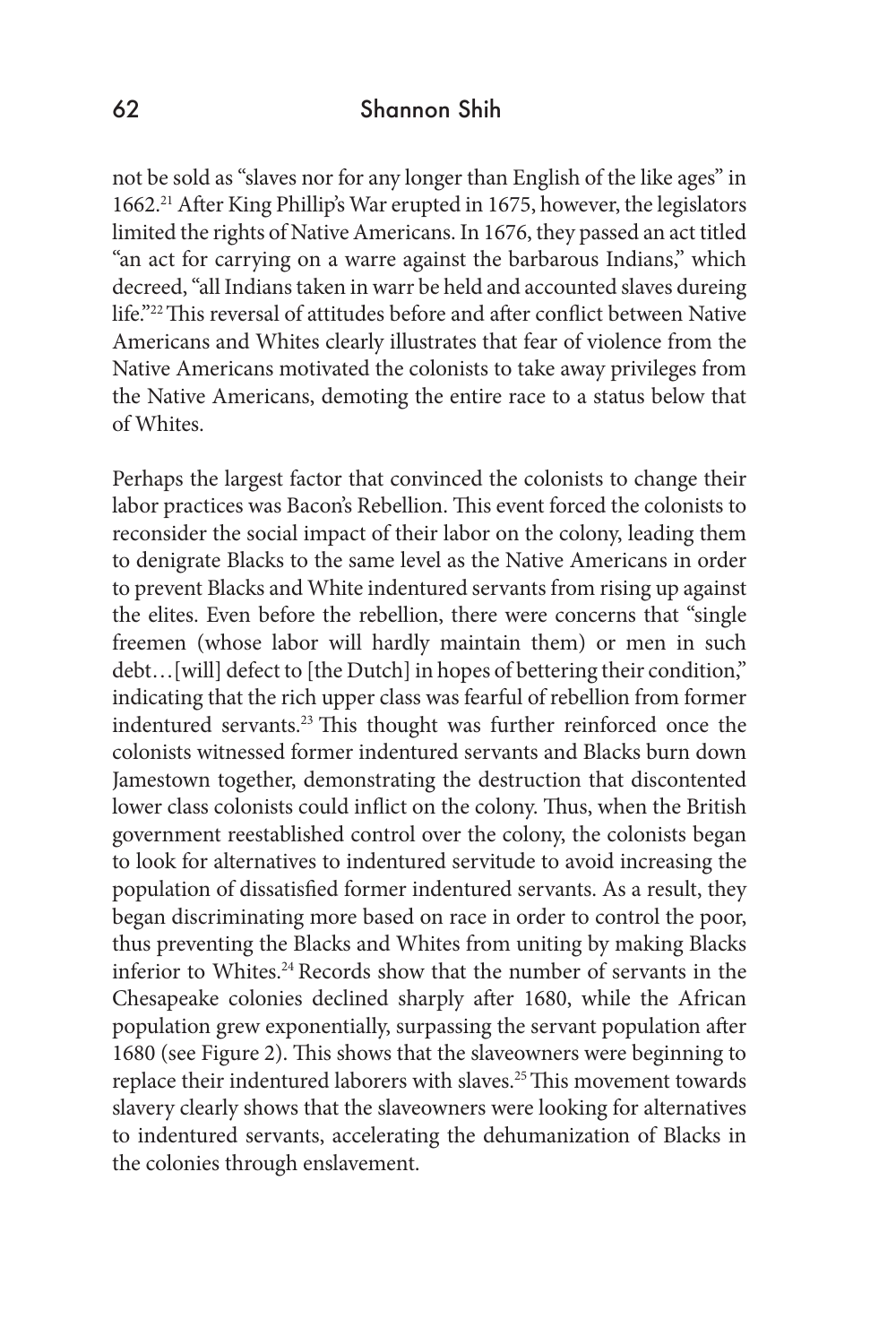White Supremacy arose in the English colonies because of a combination of certain factors that made the lawmakers of the colonies place Whites at the top of their newly established society. Despite its ancient origins, White Supremacy is still a very prevalent issue today, if the riots over police shootings of Blacks and the overwhelming pervasiveness of Whites in the top echelons of society are anything to go by. Knowing how White Supremacy even came into being would help us prevent similar mentalities from arising elsewhere, and perhaps even figure out how to end it.  $\bullet$ 



**Figure 1:** *Source: U.S. Bureau of the Census, "British-American and West African," in Historical Statistics of Black, 1.*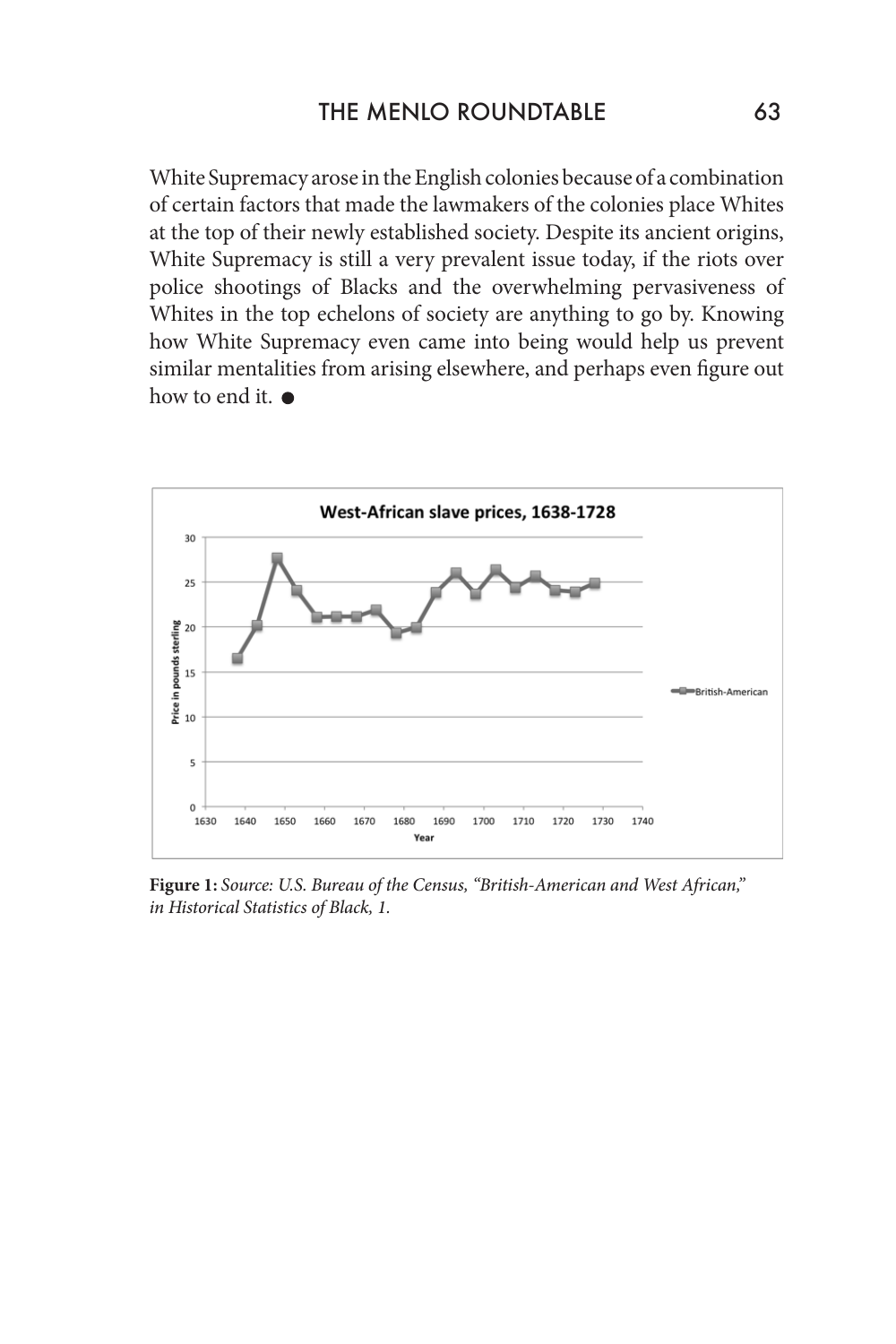

**Figure 2:** *Source: Matson, The Economy of Early, 155.*

#### **Notes**

1. Martha McCartney, "Virginia's First Africans," in *Encyclopedia Virginia* (Virginia Foundation for the Humanities, 2012), last modified August 29, 2011, accessed April 16, 2015, http://www.encyclopediavirginia.org/Virginia\_s\_First\_Africans.

2. "Estimates Database," Voyages: *The Trans-Atlantic Slave Trade Database*, last modified 2013, accessed November 15, 2015, http://www.slavevoyages.org/estimates/cVbIDrnQ.

3. Winthrop D. Jordan, "Modern Tensions and the Origins of American Slavery," *The Journal of Southern History* 28, no. 1 (February 1962): 20, accessed May 3, 2015, http://www.jstor.org/stable/2205530.

4. Oscar Handlin and Mary F. Handlin, "Origins of the Southern Labor System," *The William and Mary Quarterly* 7, no. 2 (April 1950): 204, 216, accessed January 11, 2015, http://www.jstor.org/ stable/1917157.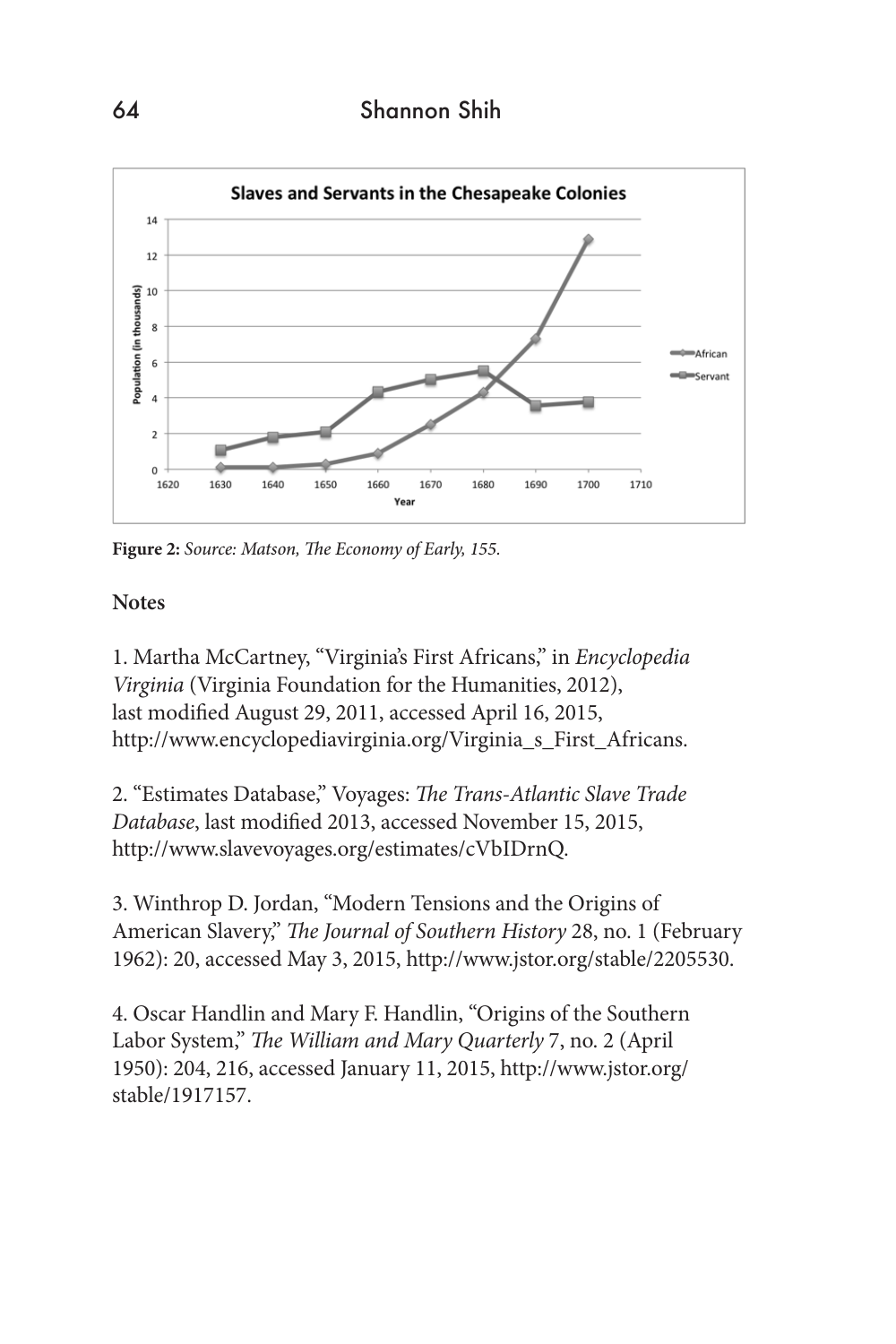### THE MENLO ROUNDTABLE 65

5. Jordan, "Modern Tensions and the Origins," 29-30.

6. Robin Blackburn, *The Making of New World Slavery: From the Baroque to the Modern 1492-1800*, illustrated, reprint ed. (Brooklyn, NY: Verso, 1998), 323-4.

7. Central Intelligence Agency, "Haiti," The World Factbook, accessed April 16, 2015, https://www.cia.gov/library/publications/ resources/the-world-factbook/geos/ha.html.

8. McCartney, "Virginia's First Africans," in *Encyclopedia Virginia*.

9. John Neale et al., "An Inventory of the goods Cattles and Chattles of and belonging unto thestate of Mr. William Burdett deceased," 1643, in *County Court Records of Accomack-Northampton, Virginia*, 1640- 1645, comp. Susie M. Ames (Charlottesville, VA: University Press of Virginia, 1973), 419-23.

10. Ibid.

11. John Greene, "Acts and Orders made at the Generall Court of Eelection held at Warwick this 18<sup>th</sup> of May, anno.1652," 1856, in *Records of the Colony of Rhode Island and Providence Plantations, in New England: 1636-1663*, by John Russell Bartlett, ed. John Russell Bartlett (n.p.: A. C. Greene and brothers, state printers, 1856), 243.

12. Ibid.

13. Allan Brandt, *The Cigarette Century: The Rise, Fall, and Deadly Persistence of the Product that Defined America* (New York, NY: Basic Books, 2009), 21, accessed April 17, 2015, http://books.google.com/ books?id=yybaN6j4IpEC.; Jordan Goodman, Tobacco in History: The Cultures of Dependence (Florence, KY: Routledge, 2005), 57.

14. Blackburn, *The Making of New World*, 315.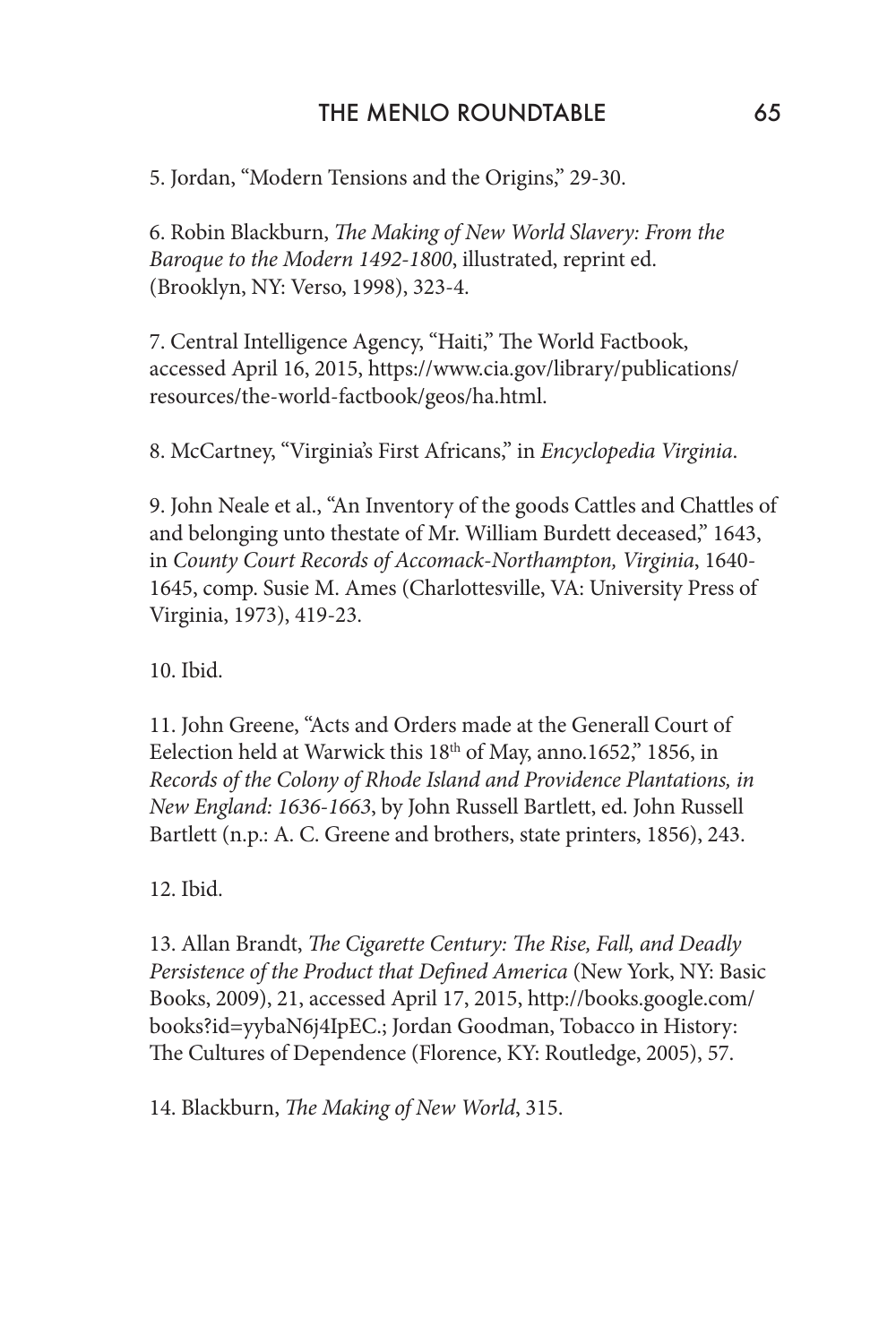15. Ibid., 316.

16. U.S. Bureau of the Census, "British-American and West African Slave Prices," 1970, in *Historical Statistics of Black America: Media to Vital Statistics*, comp. Jessie Carney Smith and Carrell Peterson Horton (New York, NY: Gale Research Inc, 1995), 1850-1.

17. Blackburn, *The Making of New World*, 323.

18. Ibid., 323-4

19. Virginia Assembly, "ACT X," 1639, in *The Statutes at Large: being a collection of all the laws of Virginia, from the first session of the legislature, in the year 1619. Published pursuant to an act of the General assembly of Virginia, passed on the fifth day of February one thousand eight hundred and eight*, comp. William Waller Hening (New York, NY: Bartow, 1814), 1:226, accessed February 3, 2015, https://archive.org/ stream/statutesatlargeb01virg.

20. Virginia Assembly, "ACT XII: Negro womens children to serve according to the condition of the mother," 1662, in *The Statutes at Large*.

21. Virginia Assembly, "ACT CXXXVIII: Concerning Indians," 1661-2, in *The Statutes at Large*.

22. Virginia Assembly, "ACT I: An act for carrying on a warre against the barbarous Indians.," 1676, in *The Statutes at Large*.

23. William Berkeley et al. to The King's Most Excellent Ma'tie and the Lords of yo'r Ma'ties most Hon'ble Privy Councell, "Virginia Fleet Attackt by Six Dutch Men of Warr in 1672," July 16, 1672, McDonald and De Jarnette Papers, Virginia State Library, Richmond, VA, accessed April 16, 2015, http://www.jstor.org/stable/pdf/4243190.pdf.

24. William J. Cooper, Jr., *Liberty and Slavery: Southern Politics to 1860* (Columbia, SC: University of South Carolina Press, 2000), 9.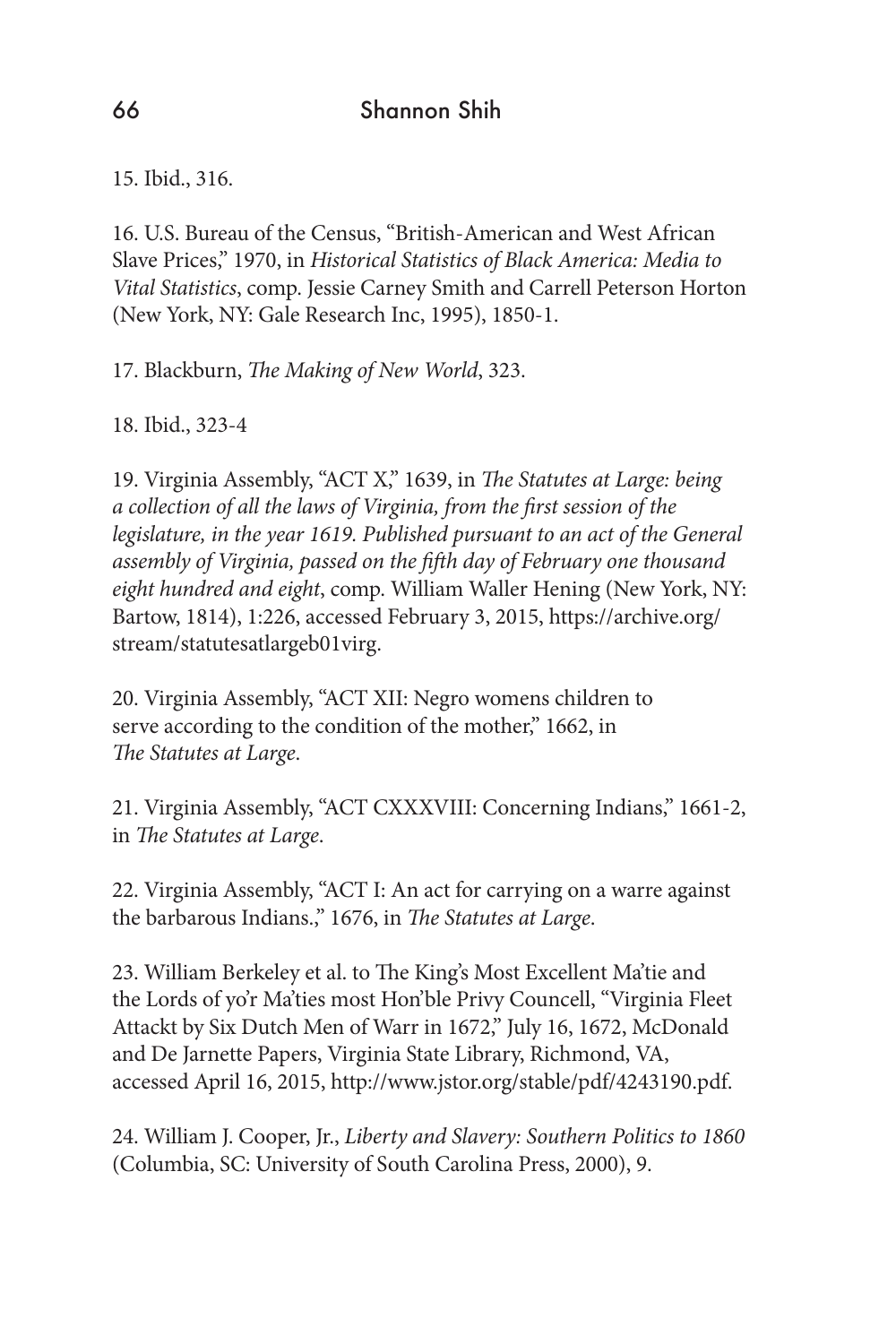25. Cathy D. Matson, *The Economy of Early America: Historical Perspectives & New Directions* (University Park, PA: Penn State Press, 2006), 155, accessed April 16, 2015, https://books.google.com/ books?id=K1ztBI20zewC&dq.

### **Bibliography**

Berkeley, William, Henry Chicheley, Edward Digges, Thomas Ludwell, Nathaniel Bacon, Augustine Warner, Henry Corbyn, Daniell Parke, Thomas Ballard, and Nicholas Spencer. William Berkeley, Henry Chicheley, Edward Digges, Thomas Ludwell, Nathaniel Bacon, Augustine Warner, Henry Corbyn, Daniell Parke, Thomas Ballard, and Nicholas Spencer to The King's Most Excellent Ma'tie and the Lords of yo'r Ma'ties most Hon'ble Privy Councell, "Virginia Fleet Attackt by Six Dutch Men of Warr in 1672," July 16, 1672. McDonald and De Jarnette Papers. Virginia State Library, Richmond, VA. Accessed April 16, 2015. http://www.jstor.org/stable/pdf/4243190.pdf.

Blackburn, Robin. *The Making of New World Slavery: From the Baroque to the Modern 1492-1800*. Illustrated, reprint ed. Brooklyn, NY: Verso, 1998.

Brandt, Allan. *The Cigarette Century: The Rise, Fall, and Deadly Persistence of the Product that Defined America*. New York, NY: Basic Books, 2009. Accessed April 17, 2015. http://books.google.com/ books?id=yybaN6j4IpEC.

Brown, E. H. Phelps, and Sheila V. Hopkins. "Seven Centuries of Building Wages." *Economica*, n.s., 22, no. 87 (August 1955): 195-206. Accessed April 16, 2015. http://www.jstor.org/stable/2626898.

Central Intelligence Agency. "Haiti." The World Factbook. Accessed April 16, 2015. https://www.cia.gov/library/publications/resources/ the-world-factbook/geos/ha.html.

Cooper, William J., Jr. *Liberty and Slavery: Southern Politics to 1860*. Columbia, SC: University of South Carolina Press, 2000.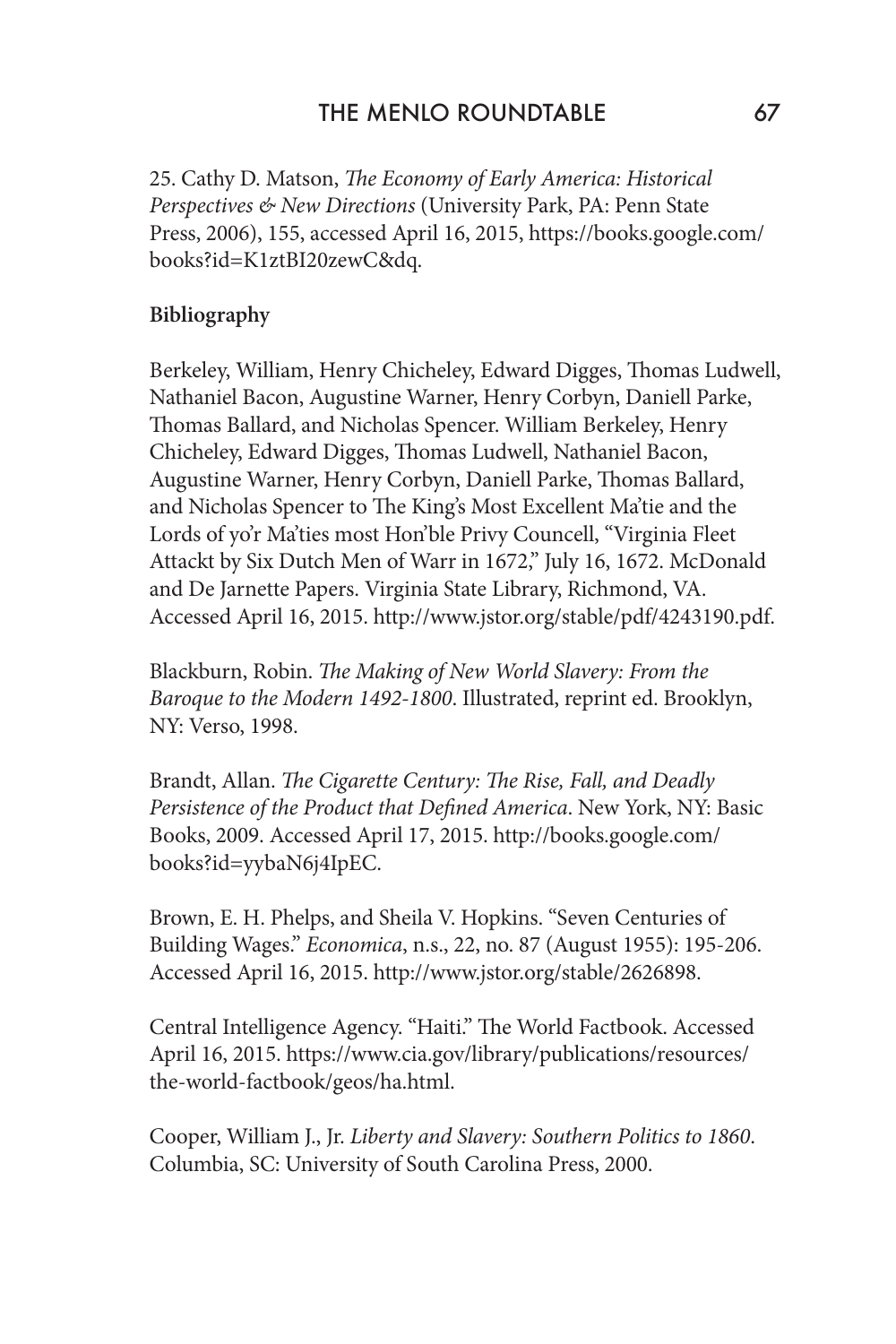"Estimates Database." *Voyages: The Trans-Atlantic Slave Trade Database*. Last modified 2013. Accessed November 15, 2015. http://www.slavevoyages.org/estimates/cVbIDrnQ.

Goodman, Jordan. *Tobacco in History: The Cultures of Dependenc*e. Florence, KY: Routledge, 2005.

Greene, John. "Acts and Orders made at the Generall Court of Eelection held at Warwick this 18th of May, anno.1652." 1856. In *Records of the Colony of Rhode Island and Providence Plantations, in New England: 1636-1663*, by John Russell Bartlett, 241-45. Edited by John Russell Bartlett. N.p.: A. C. Greene and brothers, state printers, 1856.

Handlin, Oscar, and Mary F. Handlin. "Origins of the Southern Labor System." *The William and Mary Quarterly* 7, no. 2 (April 1950): 199- 222. Accessed January 11, 2015. http://www.jstor.org/stable/1917157.

Jacob, Thomas. "Will of Thomas Jacob." 1642. In *County Court Records of Accomack-Northampton, Virginia, 1640-1645*, compiled by Susie M. Ames, 324. Charlottesville, VA: University Press of Virginia, 1973.

Jones, Edward E., and Victor A. Harris. "The Attribution of Attitudes." *Journal of Experimental Social Psychology* 3, no. 1 (January 1967): 1-24. Accessed April 17, 2015. doi:10.1016/0022-1031(67)90034-0.

Jordan, Winthrop D. "Modern Tensions and the Origins of American Slavery." *The Journal of Southern History* 28, no. 1 (February 1962): 18-30. Accessed May 3, 2015. http://www.jstor.org/stable/2205530.

Matson, Cathy D. *The Economy of Early America: Historical Perspectives & New Directions*. University Park, PA: Penn State Press, 2006. Accessed April 16, 2015. https://books.google.com/ books?id=K1ztBI20zewC&dq.

McCartney, Martha. "Virginia's First Africans." In *Encyclopedia Virginia*. Virginia Foundation for the Humanities, 2012. Last modified August 29, 2011. Accessed April 16, 2015. http://www.encyclopediavirginia.org/Virginia\_s\_First\_Africans.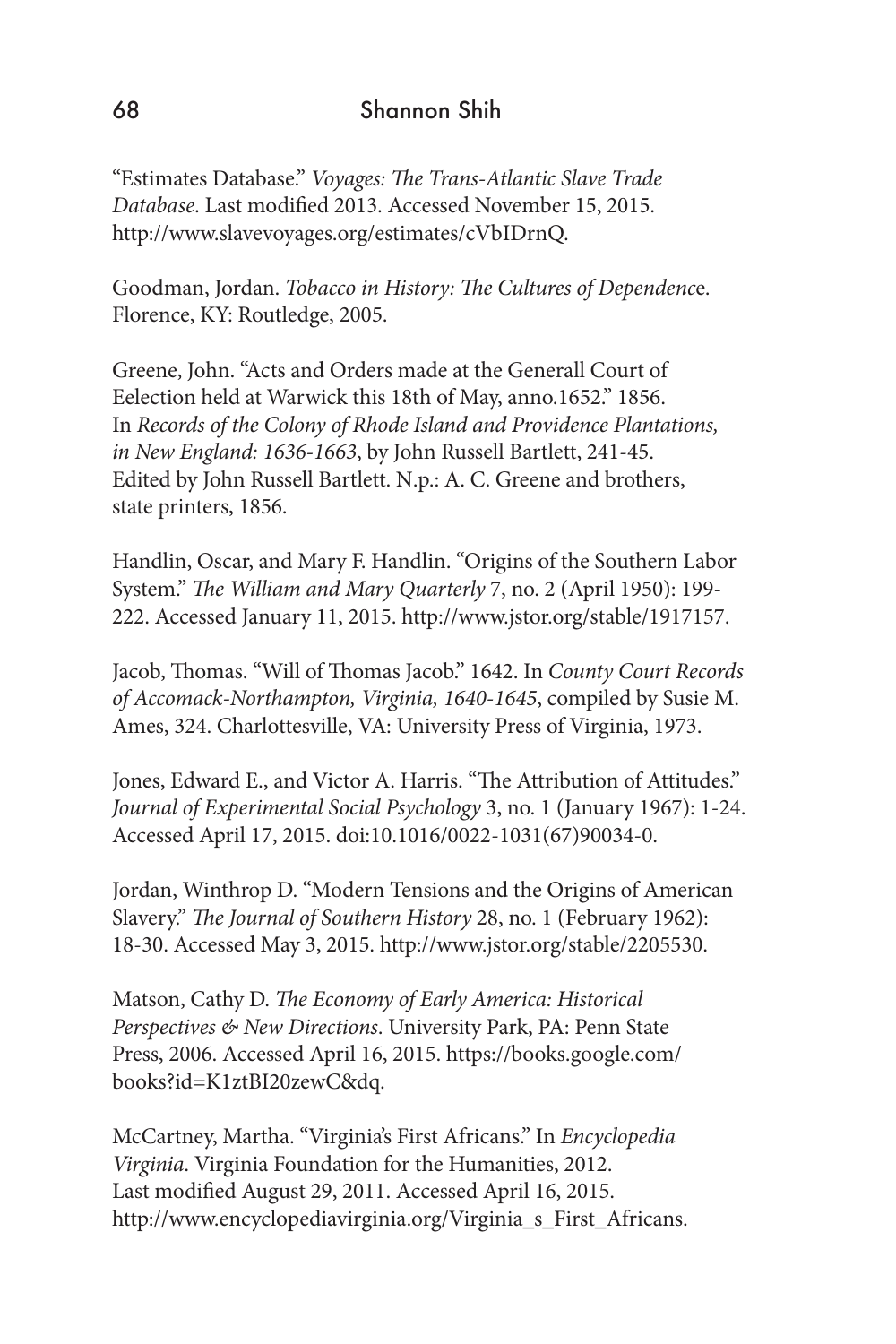Neale, John, Edward Douglas, Edmund Scarburgh, and John Stringar Philomedici. "An Inventory of the goods Cattles and Chattles of and belonging unto thestate of Mr. William Burdett deceased." 1643. In *County Court Records of Accomack-Northampton, Virginia, 1640-1645*, compiled by Susie M. Ames, 419-23. Charlottesville, VA: University Press of Virginia, 1973.

Shurtleff, Nathaniel B., ed. *Records of the governor and company of the Massachusetts bay in New England. Printed by order of the legislature*. Vol. 3. Boston, MA: W. White, 1853. Accessed April 23, 2015. https://archive.org/stream/recordsofgoverno03mass.

U.S. Bureau of the Census. "British-American and West African Slave Prices.'" 1970. In *Historical Statistics of Black America: Media to Vital Statistics*, compiled by Jessie Carney Smith and Carrell Peterson Horton, 1850-51. New York, NY: Gale Research Inc, 1995.

Virginia Assembly. "ACT CXXXVIII: Concerning Indians." 1661-2. In *The Statutes at Large: being a collection of all the laws of Virginia, from the first session of the legislature, in the year 1619. Published pursuant to an act of the General assembly of Virginia, passed on the fifth day of February one thousand eight hundred and eight*, compiled by William Waller Hening, 143. Vol. 2. New York, NY: Bartow, 1814. Accessed February 3, 2015. https://archive.org/stream/ statutesatlargeb02virg.

———. "ACT I: An act for carrying on a warre against the barbarous Indians." 1676. In *The Statutes at Large: being a collection of all the*  laws of Virginia, from the first session of the legislature, in the year *1619. Published pursuant to an act of the General assembly of Virginia, passed on the fifth day of February one thousand eight hundred and eight*, compiled by William Waller Hening, 346. Vol. 2. New York, NY: Bartow, 1814. Accessed February 3, 2015. https://archive.org/stream/ statutesatlargeb02virg.